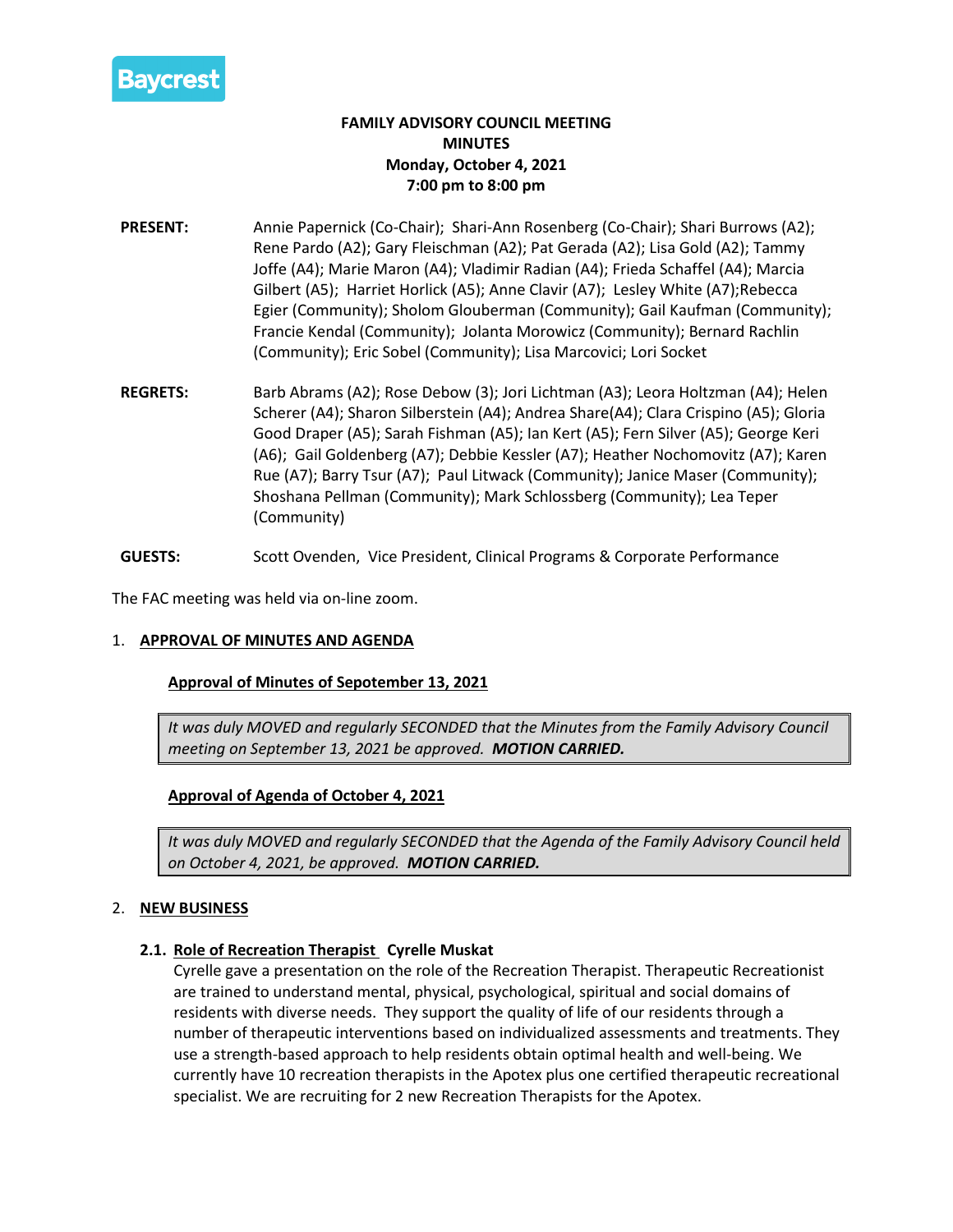Their work includes:

- 1. Assessment & Care Planning: They are very involved in connecting with the resident and their family members to determine their needs. They create an individualized recreation care plan for each resident based on assessment.
- 2. Program Development and Delivery: They are involved in program design and planning based on resident interest, needs and goals. The programs can be small group in person, virtual, one to one or outdoor programming.
- 3. Documentation and Evaluation: They attend care conferences and team rounds. They prepare monthly calendars, updating care plans, escorting residents to activities.

Since June, we have delivered close to 200 virtual programs and over 50 outdoor programs. We monitor the resident's active participation and gauge the resident satisfaction through surveys. Some of our activities this summer were Olympics, Tai Chi, Barbecues, Musical Bingo, and outdoor walking groups. We have a monthly newsletter, which can be viewed on the Baycrest website at [https://www.baycrest.org/Baycrest/Living-at-Baycrest/Long-Term-Care-](https://www.baycrest.org/Baycrest/Living-at-Baycrest/Long-Term-Care-Home/Resident-Caregiver-Newsletter)[Home/Resident-Caregiver-Newsletter.](https://www.baycrest.org/Baycrest/Living-at-Baycrest/Long-Term-Care-Home/Resident-Caregiver-Newsletter) Recreation Therapy is experiencing challenge due to Covid-19 Ministry guidelines. The recreation therapists are doing the best they can to continue to engage Apotex residents in activities.

Will virtual programs displace the in-person programs? The residents enjoy the in-person activities. When they are in front of the TV they often have their eyes closed and they don't have the motivation to participate.

We need to shift to more live programs, however we are still constraint to limited numbers. Capacity in our recreation rooms is limited. The plan is to wind down virtual programs and to ramp up small group in-person programs.

There has been a lot of press lately of the Butterfly Model in long term care homes. Will Baycrest be adopting this process for interaction with the residents?

This is something that Baycrest wants to pursue. We are working on improving the resident quality of life. Baycrest is working on creating its own model which is similar in approach.

The feeding assistants contracts will be ending in December. Are there any plans to extend their contracts or replace them?

We don't get funded to pay for the feeding assistants. The good news is the government is increasing funding over the next several years to provide 4 hours of care per resident. We expect to have more information in the coming weeks.

How can FAC support the vaccine rollout program?

We cannot charge for the rapid antigen test as we had discussed at the September meeting. FAC can send out a message to families and caregivers stressing the importance of the vaccine for caregivers. If you are interested in pursuing preparing this communication, please contact Lori Socket.

## **2.2. Apotex Update Lisa Marcovici**

#### Volunteers

We have now gotten the official okay to bring back volunteers to the Apotex. They will need to show proof of being fully vaccinated. They will also need to complete education modules. We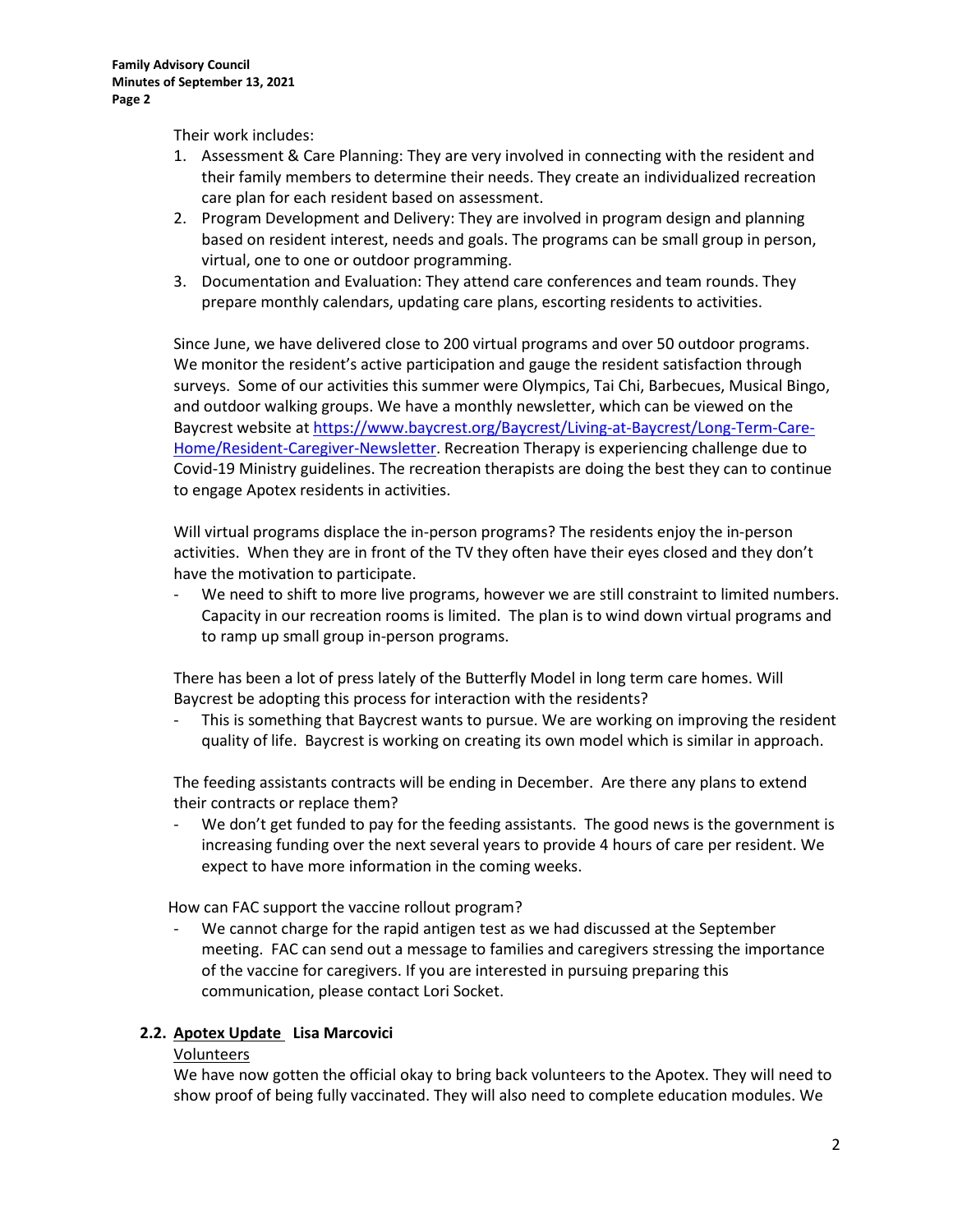**Family Advisory Council Minutes of September 13, 2021 Page 3**

> expect some to return as early as this week. Campus-wide, there are about 50 volunteers returning to Baycrest. In the Apotex, the volunteers will assist in one-to-one visits, feeding assistance, e-visits and assisting with completing the client satisfaction survey.

### Nursing

Nursing continues to recruit for nurses and PSW's. We are recruiting for a Nurse Practitioner as well. Interviews are starting next week.

#### Covid Update

There are no positive cases of Covid in the Apotex , for both staff and residents. All residents who were eligible has received their booster shot.

#### Flu Shots

We are in the process of obtaining consent for the flu shots. The orders will be entered next week and we hope to start giving the flu shots on October 18<sup>th</sup>.

#### 2.3. **Question and Answers All**

Mandatory Staff vaccinations?

The Baycrest Board has approved the mandate that all staff at Baycrest must be vaccinated by November 15th.

Now that most people are fully vaccinated, why are the recreational activities still limited in attendance?

- Given the increased transmissibility of the Delta variant, we are re-opening activities with caution.

Are there going to be booster shots for caregivers?

- There are no plans right now to give booster shots for caregivers. The most recent communications from Ontario Health are that they are strictly guarding who is eligible to receive their booster. They are slowly expanding this list and we will notify our caregivers if and when we receive any information.

Care conferences – are they starting again?

- Care conferences had shifted to virtual, but they had not stopped. Lisa will check with the managers to ensure that the care conferences are still happening.

## **NEXT MEETING**

The Family Advisory Council will next meet on Monday November 8, 2021 at 7:00 pm.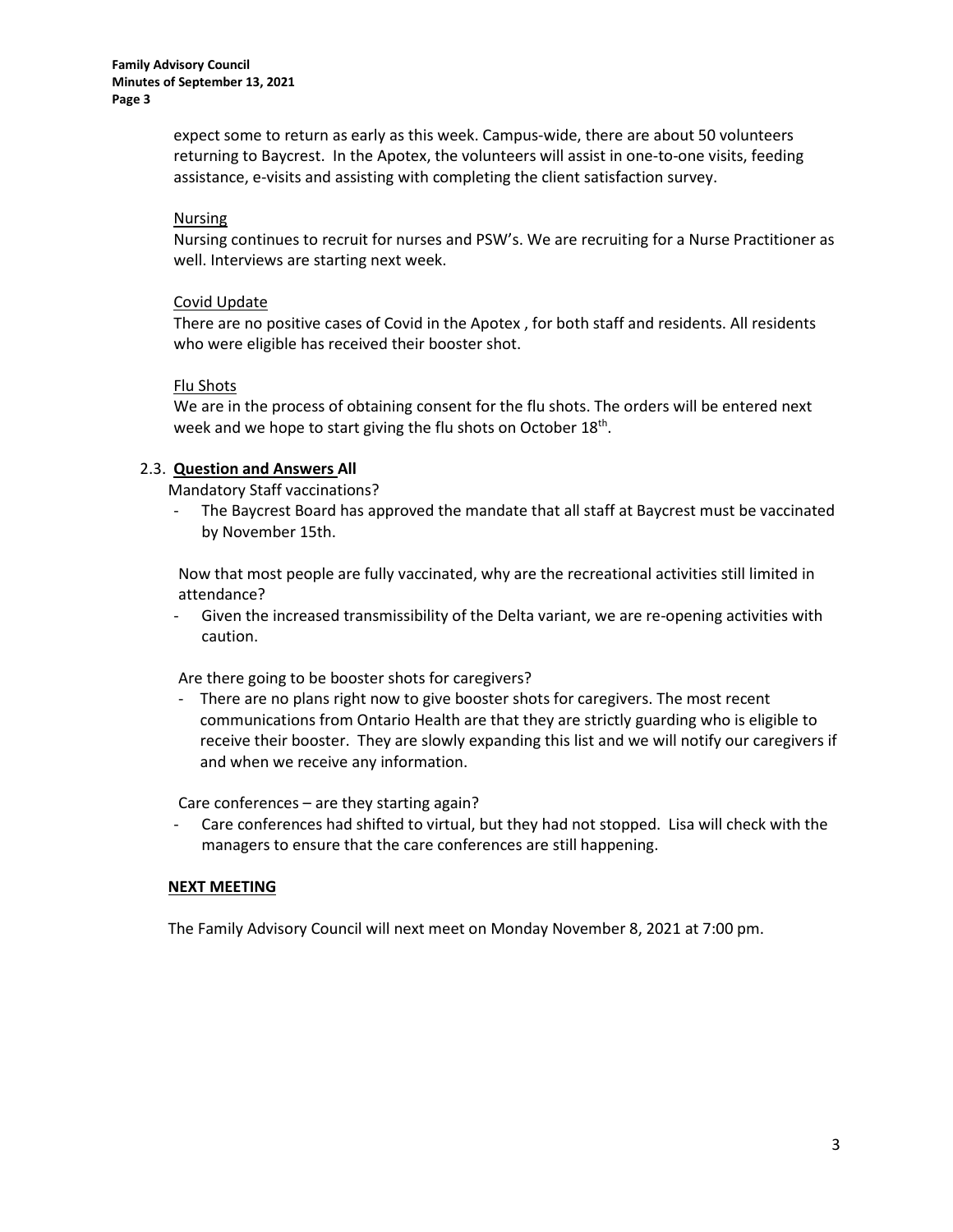

# **FAMILY ADVISORY COUNCIL MEETING MINUTES Monday, November 8, 2021 7:00 pm to 8:00 pm**

- **PRESENT:** Annie Papernick (Co-Chair); Shari-Ann Rosenberg (Co-Chair); Shari Burrows (A2); Rene Pardo (A2); Gary Fleischmann (A2); Pat Gerada (A2); Nancy Levkovitsh (A4); Vladimir Radian (A4); Frieda Schaffel (A4); Harriet Horlick (A5); Anne Clavir (A7); Virginia Lee (7); Lesley White (A7);Rebecca Egier (Community); Sholom Glouberman (Community); Gail Kaufman (Community); Francie Kendal (Community); Jolanta Morowicz (Community); Bernard Rachlin (Community); Sharon Silberstein (Community); Eric Sobel (Community); Lisa Marcovici; Lori Socket
- **REGRETS:** Barb Abrams (A2); Lisa Gold (A2); Jori Lichtman (A3); Tammy Joffe (A4); Marie Maron (A4); Andrea Share(A4); Clara Crispino (A5); Gloria Good Draper (A5); Sarah Fishman (A5); Marcia Gilbert (A5); Ian Kert (A5); George Keri (A6); Gail Goldenberg (A7); Heather Nochomovitz (A7); Paul Litwack (Community); Janice Maser (Community); Mark Schlossberg (Community); Lea Teper (Community)
- **GUESTS:** Scott Ovenden, Vice President, Clinical Programs & Corporate Performance Cyrelle Muskat, Director of Quality, Systems & Wellness Zarna Patel, Manager, Food and Nutrition Services

The FAC meeting was held via on-line zoom.

## 1. **APPROVAL OF MINUTES AND AGENDA**

## **Approval of Minutes of October 4, 2021**

*It was duly MOVED and regularly SECONDED that the Minutes from the Family Advisory Council meeting on October 4, 2021 be approved. MOTION CARRIED.*

## **Approval of Agenda of November 8, 2021**

*It was duly MOVED and regularly SECONDED that the Agenda of the Family Advisory Council held on November 8, 2021, be approved. MOTION CARRIED.*

#### 2. **NEW BUSINESS**

#### **2.1. Food Services Update Zarna Patel**

Zarna Patel presented an update on food services and the fall/winter menu. The fall/winter menu will commence on November 22<sup>nd</sup>. We had tremendous input from our residents. They had requested new menu items such as spaghetti and meatballs.

Apotex has received approval for the new program called MealSuite. This is a food service software to replace the paper menus. It will be a touchless screen and residents will be able to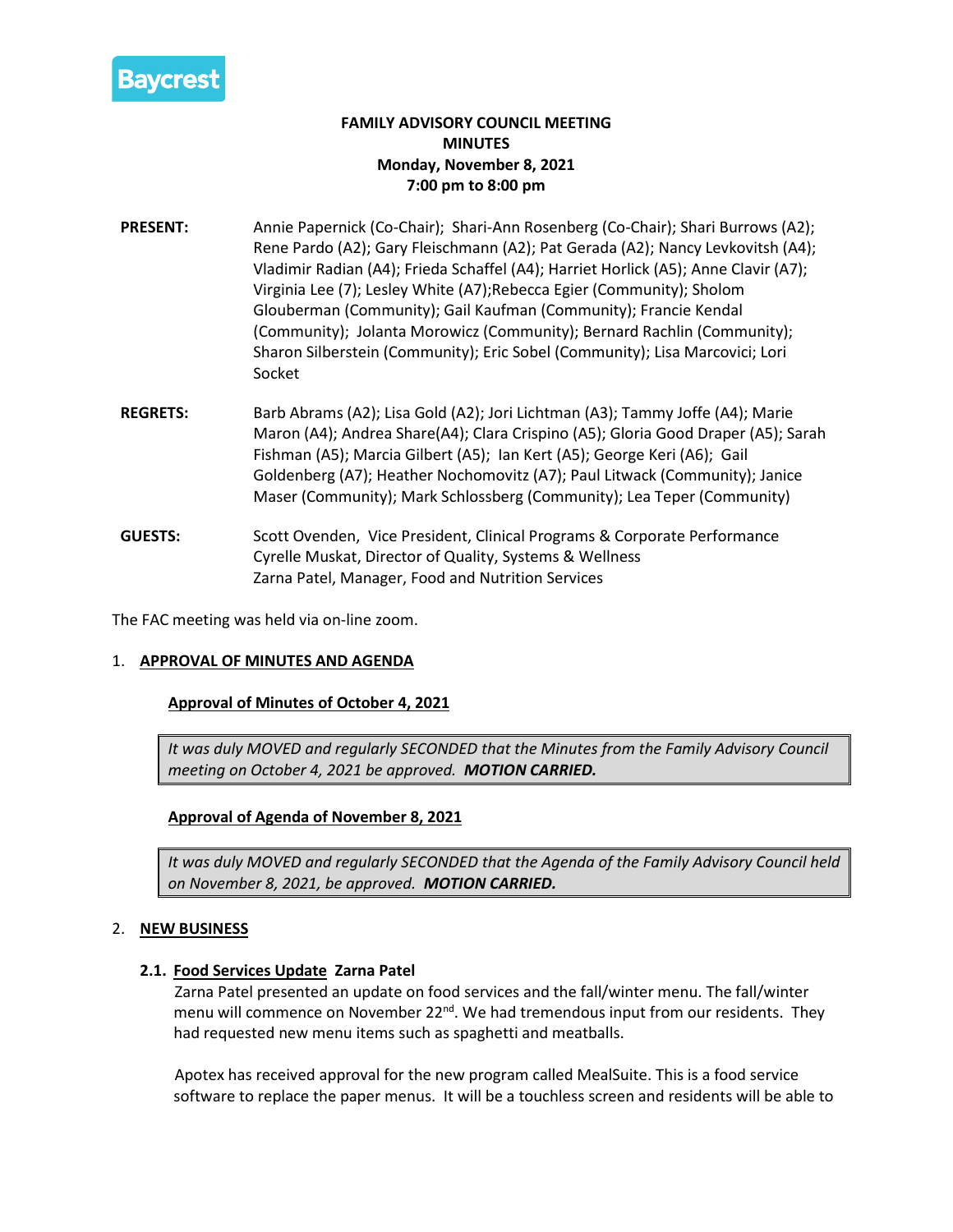**Family Advisory Council Minutes of November 8, 2021 Page 2**

> see more sample meals and to select meal. There will also be waste control as we will not be preparing sample plates to show. The MealSuite program will be on iPads in the dining rooms.

If you would like to be a member of the food committee, please contact Lori Socket.

# **2.2. Family Survey Cyrelle Muskat**

Cyrelle attended to present on the Family Survey and a research opportunity we would like to participate in. Included in the meeting package was a copy of the InterRAI survey project. This is a project to standardize how we capture the family experience. This survey was created by researchers at the University of Waterloo and InterRAI, which is a company that standardizes a lot of the surveys being used in long term care. The survey consists of a number a questions on how the family member perceives the resident's experience as well as the family's own experience with their loved one being in the home. We will be randomly selecting families to receive the InterRAI survey. The other families will be receiving our Apotex home-grown survey. The goal is to get at least 30 of the InterRAI surveys completed and around 100 of the Apotex survey.

A suggestion was made to ask InterRAI to add the options of "don't know" and "prefer not to answer" to their family survey.

Families will be notified about the surveys in the weekly Friday Blast.

## **2.3. Apotex Update Lisa Marcovici**

#### Recreation

Today we opened the recreation rooms to their full capacity. We will still maintain social distancing between residents so there will be a maximum of 18 residents in the rec room at any time. We will continue to evaluate the capacity limits. We have re-introduced live music in the home. We are doing outings by bringing residents to the Nosh and bringing in an entertainer. Shabbat programs now include chanting and singing. Pets are allowed on campus as per our pet policy. We are working on Channukah programs. Virtual reality is being scaled up in the home. Residents really enjoy the technology. Music therapy will be starting in the Apotex.

We are looking to re-vamp our model of care. We will be developing our own model and not using the butterfly model.

## Covid Update

On November 3<sup>rd</sup> the Ontario Ministry of Health announced recommendations on eligibility for the booster shot. Emails were sent out to caregivers.

We continue to administer Covid booster shots to residents as they become eligible.

## Volunteers

Volunteers will be returning to the campus. We are looking to get volunteers for meal time assistance, friendly visits, facilitating e-visits, and client experience surveyors. Prior to the pandemic, Baycrest campus had 615 volunteers, of which 378 were Apotex volunteers. Of those, 38 have expressed interest in returning to Baycrest. We currently have 7 volunteers in the home. There is a strategy in place to continue to recruit volunteers.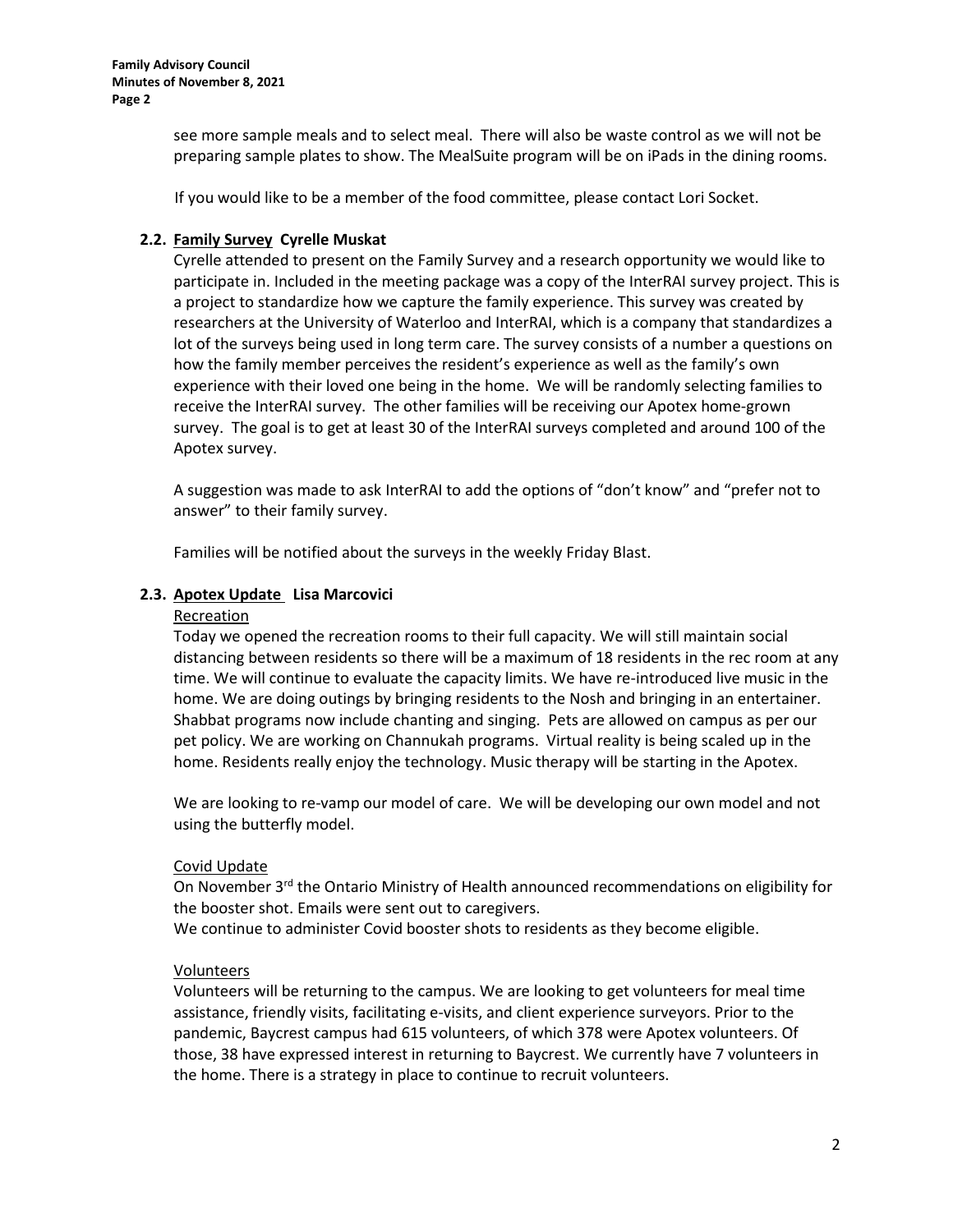**Family Advisory Council Minutes of November 8, 2021 Page 3**

#### New Executive Director

The new Executive Director will be starting on Monday December 6, 2021. His name is Mide Seyi-Ajayi.

#### Flu Shots

We completed vaccinating the residents with flu shots. We reached our goal and vaccinated 92% of our residents.

#### Apotex Restructuring

We have posted notices by the elevators about the restructuring in Baycrest. There is a period of consultation prior to transferring the license to the Baycrest Hospital. The FAC co-chairs and the RAC executive were provided this information in advance. The notice is also in each resident room. We will add this topic to the December agenda for further discussion.

#### 2.4. **Question and Answers All**

Concern regarding the showers. The showers in each room are being removed when the resident is discharged. Residents will need to use the common shower room.

- The bathrooms were never intended to be showers. The hoses were placed in order to help staff clean residents who experienced an episode of incontinence. It was never meant to be used as a full shower. Over the years, the staff started to use them as showers, but the rooms were not waterproofed for this purpose and we had some issues with mold. It was decided that we were going to shorten the cords in the bathrooms and the resident would be taken to the bath/shower room.
- Lori will set up a meeting to further discuss this issue.

Tables in the WA – Can Baycrest put in more tables in the dining area of the WA Café?

- Scott will ask the facilities team to look at the social distancing of tables in the WA Café to see if we can add in a few more tables.

Spraying in the rooms.

There was no spraying done in the resident rooms. We have a contract with a pest control company. In the past few weeks we had several sightings and decided to have the pest control company come in and treat the home. We are treating all 18 serveries as well as all the resident rooms proactively. There is no spraying being done, it is referred to as a dusting, and there is no risk to the residents.

Management team –

Not all families know who their manager is.

- We will work with our communications team to get this information to families.

#### **NEXT MEETING**

The Family Advisory Council will next meet on Monday December 13, 2021 at 7:00 pm.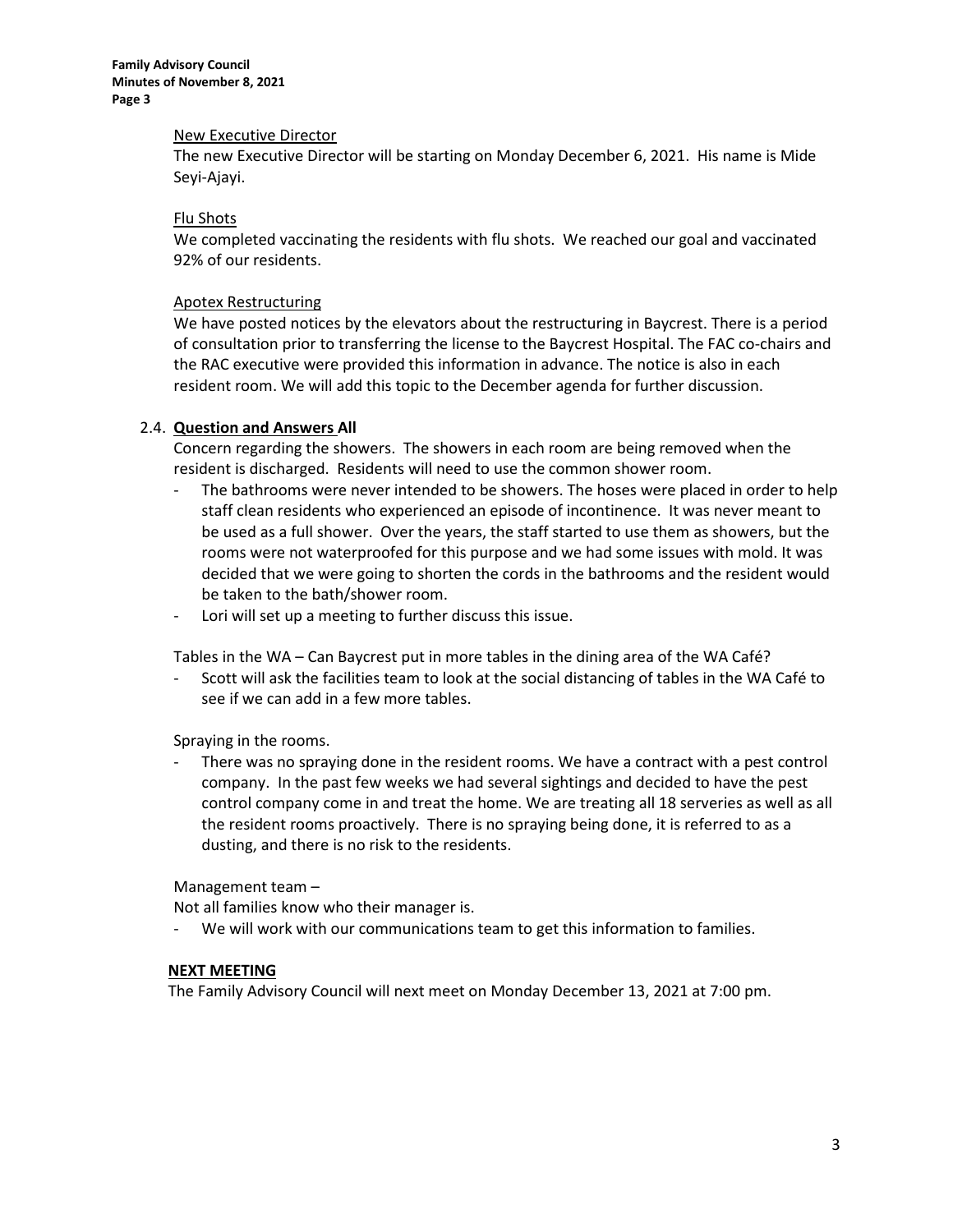

# **FAMILY ADVISORY COUNCIL MEETING MINUTES Monday, December 13, 2021 7:00 pm to 8:00 pm**

- **PRESENT:** Annie Papernick (Co-Chair); Shari-Ann Rosenberg (Co-Chair); Barb Abrams (A2); Alexis Dawson (A2); Rene Pardo (A2); Gary Fleischmann (A2); Pat Gerada (A2); Andrea Gregor (A3); Nancy Levkovitsh (A4); Frieda Schaffel (A4); Sarah Fishman (A5); Marcia Gilbert (A5); Harriet Horlick (A5); Anne Clavir (A7); Virginia Lee (7); Lesley White (A7);Rebecca Egier (Community); Sholom Glouberman (Community); Gail Kaufman (Community); Francie Kendal (Community); Jolanta Morowicz (Community); Bernard Rachlin (Community); Eric Sobel (Community); Mide Seyi-Ajayi; Lori Socket
- **REGRETS:** Shari Burrows (A2); Lisa Gold (A2); Jori Lichtman (A3); Tammy Joffe (A4); Vladimir Radian (A4); Andrea Share(A4); Clara Crispino (A5); Gloria Good Draper (A5); Ian Kert (A5); George Keri (A6); Gail Goldenberg (A7); Heather Nochomovitz (A7); Paul Litwack (Community); Janice Maser (Community); Mark Schlossberg (Community); Sharon Silberstein (Community); Lea Teper (Community)
- **GUESTS:** Scott Ovenden, Vice President, Clinical Programs & Corporate Performance Deb Galet, Executive Director, Interprofessional Practice & Ambulatory Care Josh Cooper, President & CEO, Baycrest Foundation Orsolya Soos, Marketing Manager, Baycrest Foundation

The FAC meeting was held via on-line zoom.

#### 1. **APPROVAL OF MINUTES AND AGENDA**

## **Approval of Minutes of November 8, 2021**

*It was duly MOVED and regularly SECONDED that the Minutes from the Family Advisory Council meeting on November 8, 2021 be approved. MOTION CARRIED.*

## **Approval of Agenda of December 13, 2021**

Addition: Family Mentor Program (Francie)

*It was duly MOVED and regularly SECONDED that the Agenda of the Family Advisory Council held on December 13, 2021, be approved. MOTION CARRIED.*

#### 2. **NEW BUSINESS**

#### **2.1. Introduction of the Executive Director Scott Ovenden / Mide Seyi-Ajayi**

Scott introduced Mide Seyi-Ajayi. Mide is the new Executive Director of Long Term Care. Mide was previously the Exectuive Director of Revera in Oakville. Prior to that he worked at Yee Hong in Scarborough. Mide holds a Bachelor of Nursing as well as an MBA.